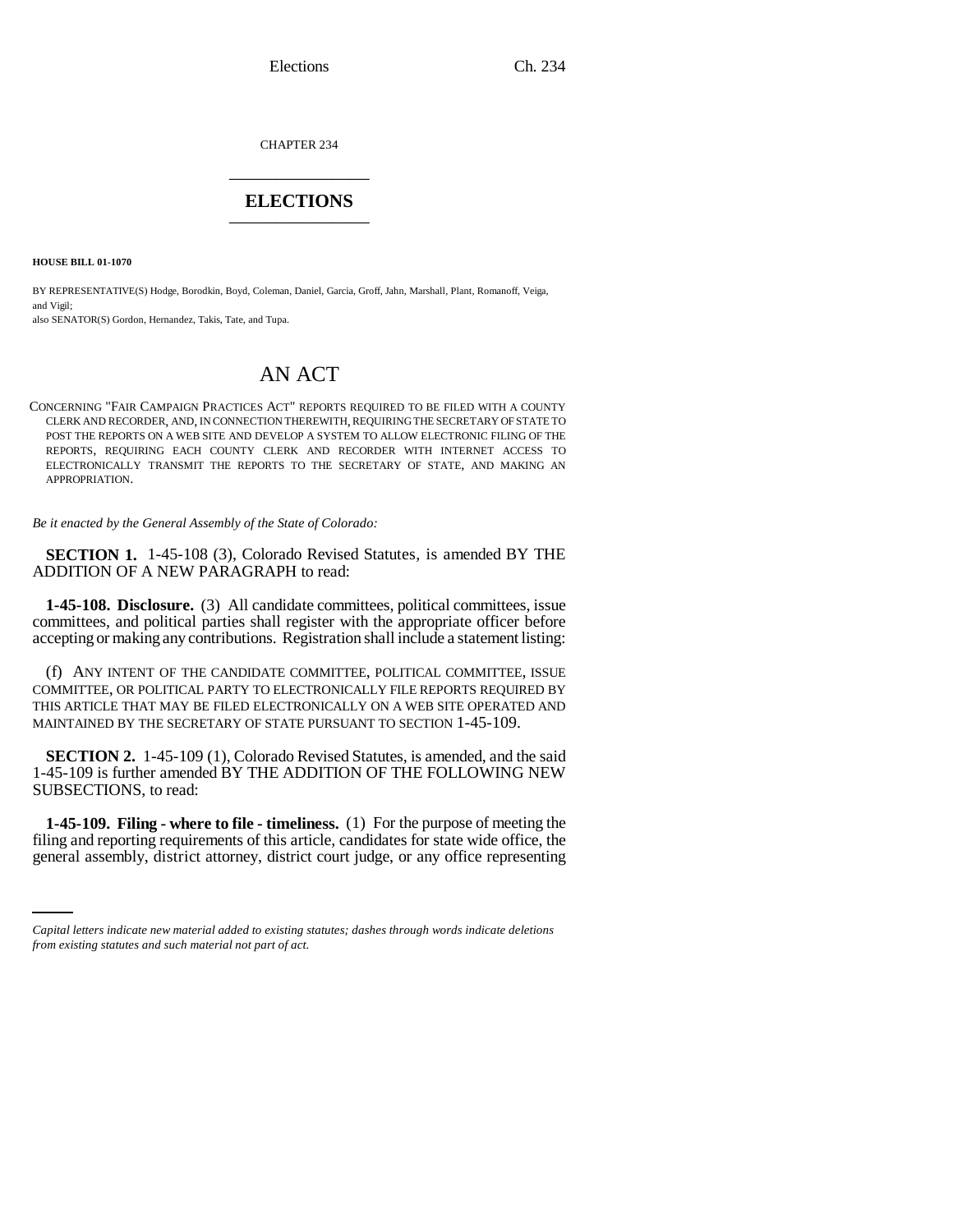## Ch. 234 Elections

more than one county, except candidates for school district director; the candidate committees for such candidates; political committees in support of or in opposition to such candidates; and issue committees in support of or in opposition to an issue on the ballot in more than one county shall file with the secretary of state. Candidates in municipal elections, their candidate committees, any political committee in support of or in opposition to such candidate, and an issue committee supporting or opposing a municipal ballot issue shall file with the municipal clerk. All other candidates, candidate committees, issue committees and political committees shall file with the county clerk and recorder of the county of their residence. HOWEVER, A REPORT REQUIRED TO BE FILED WITH A COUNTY CLERK AND RECORDER SHALL BE DEEMED PROPERLY FILED IF FILED ELECTRONICALLY PURSUANT TO SUBSECTION (8) OF THIS SECTION.

(7) (a) NO LATER THAN JANUARY 1,2002, THE SECRETARY OF STATE SHALL EITHER MODIFY THE WEB SITE OPERATED AND MAINTAINED PURSUANT TO SUBSECTION (5) OF THIS SECTION OR ESTABLISH, OPERATE, AND MAINTAIN AN ADDITIONAL WEB SITE SO AS TO ALLOW ANY PERSON WHO WISHES TO REVIEW REPORTS FILED WITH A COUNTY CLERK AND RECORDER PURSUANT TO THIS ARTICLE AND ELECTRONICALLY TRANSMITTED TO THE SECRETARY OF STATE OR ELECTRONICALLY FILED IN ACCORDANCE WITH SUBSECTION (8) OF THIS SECTION ELECTRONIC READ-ONLY ACCESS TO SUCH REPORTS FREE OF CHARGE.

(b) WITHIN FORTY-EIGHT HOURS AFTER RECEIVING IN ELECTRONIC FORM FROM A CANDIDATE, CANDIDATE COMMITTEE, ISSUE COMMITTEE, POLITICAL COMMITTEE, OR COUNTY CLERK AND RECORDER ANY REPORT REQUIRED TO BE FILED WITH A COUNTY CLERK AND RECORDER PURSUANT TO THIS ARTICLE, THE SECRETARY OF STATE SHALL MAKE THE REPORT AVAILABLE ON THE WEB SITE DESCRIBED IN PARAGRAPH (a) OF THIS SUBSECTION (7). THE WEB SITE SHALL ENABLE A USER TO PRODUCE SUMMARY REPORTS BASED ON SEARCH CRITERIA THAT SHALL INCLUDE, BUT NOT BE LIMITED TO, THE REPORTING PERIOD, DATE, NAME OF THE PERSON MAKING A CONTRIBUTION OR EXPENDITURE, CANDIDATE, AND COMMITTEE. THE SECRETARY OF STATE MAY PROMULGATE RULES NECESSARY FOR THE IMPLEMENTATION OF THIS SUBSECTION (7). THE RULES SHALL BE PROMULGATED IN ACCORDANCE WITH ARTICLE 4 OF TITLE 24, C.R.S.

(8) (a) NO LATER THAN JANUARY 1, 2002, OR AS NEAR TO SUCH DATE AS PRACTICABLE, THE SECRETARY OF STATE SHALL EITHER MODIFY THE ELECTRONIC FILING SYSTEM OPERATED AND MAINTAINED PURSUANT TO SUBSECTION (6) OF THIS SECTION OR ESTABLISH, OPERATE, AND MAINTAIN AN ADDITIONAL SYSTEM TO ENABLE ELECTRONIC FILING, THROUGH UTILIZATION OF THE INTERNET, OF REPORTS REQUIRED TO BE FILED WITH A COUNTY CLERK AND RECORDER PURSUANT TO THIS ARTICLE.

(b) (I) BEFORE JANUARY 1, 2006, EACH COUNTY CLERK AND RECORDER WHO HAS THE TECHNOLOGY AVAILABLE TO ACCESS THE INTERNET MAY USE THE ELECTRONIC FILING SYSTEM DESCRIBED IN PARAGRAPH (a) OF THIS SUBSECTION (8) TO TRANSMIT ANY REPORT FILED WITH THE COUNTY CLERK AND RECORDER TO THE SECRETARY OF STATE.

(II) ON AND AFTER JANUARY 1, 2006, EACH COUNTY CLERK AND RECORDER SHALL USE THE ELECTRONIC FILING SYSTEM DESCRIBED IN PARAGRAPH (a) OF THIS SUBSECTION (8) TO TRANSMIT ANY REPORT FILED WITH THE COUNTY CLERK AND